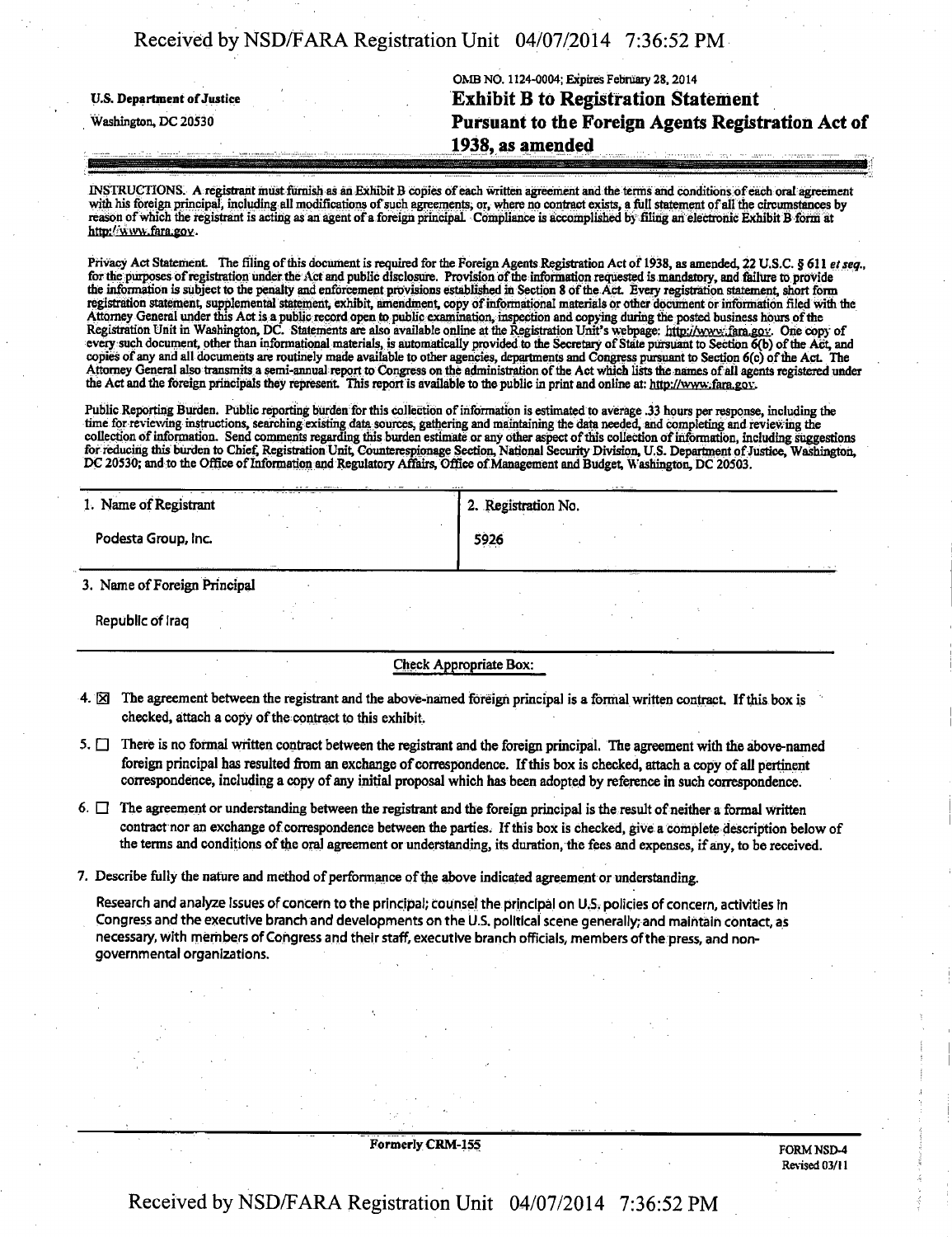Received by NSD/FARA Registration Unit 04/07/2014 7:36:52 PM

8. Describe fully the activities the registrant engages in or proposes to engage in on behalf of the above foreign principal.

Registrant will provide strategic counsel to the principal on strengthening the principal's ties to the United States government and Institutions. Registrant will also assist in communicating priority issues in the United States-Iraq bilateral relationship to relevant U.S. audiences, including the US. Congress, executive branch, media, and policy community.

9. Will the activities on behalf of the above foreign principal include political activities as defined in Section 1(o) of the Act and in the footnote below? Yes  $\boxtimes$  No  $\Box$ the footnote below? Yes  $\boxtimes$ 

Ifyes, describe all such political activities indicating, among other things, the relations, interests or policies to be influenced together with the means to be employed to achieve this purpose.

The activities listed in Item 8 will be undertaken in order to communicate information to the principal, as well as to communicate information about the principal to Interested persons In the public sector. At the request of the principal, meetings with members of Congress and their staff and executive branch officials may be arranged.

# **EXECUTION**

In accordance with 28 U.S.C. § 1746, the undersigned swears or affirms under penalty of perjury that he/she has read the information set forth in this Exhibit B to the registration statement and that he/she is familiar with the contents thereof and that such contents are in their entirety true and accurate to the best of his/her knowledge and belief.

| Date of Exhibit B | Name and Title |                                                                                                                                                                                              |
|-------------------|----------------|----------------------------------------------------------------------------------------------------------------------------------------------------------------------------------------------|
|                   |                |                                                                                                                                                                                              |
|                   |                | 4-7-14 Kimberley Fritte CEO Muleeller Tr.                                                                                                                                                    |
|                   |                |                                                                                                                                                                                              |
|                   |                | Footnote: Political activity as defined in Section 1(o) of the Act means any activity which the person engaging in believes will, or that the person intends to, in any way influence        |
|                   |                | any agency or official of the Government of the United States of any section of the public within the United States with reference to formulating, adopting, or fhanging the                 |
|                   |                | domestic or foreign policies of the United States or with reference to the political or public interests, policies, or relations of a government of a foreign country or a foreign political |
| party.            |                |                                                                                                                                                                                              |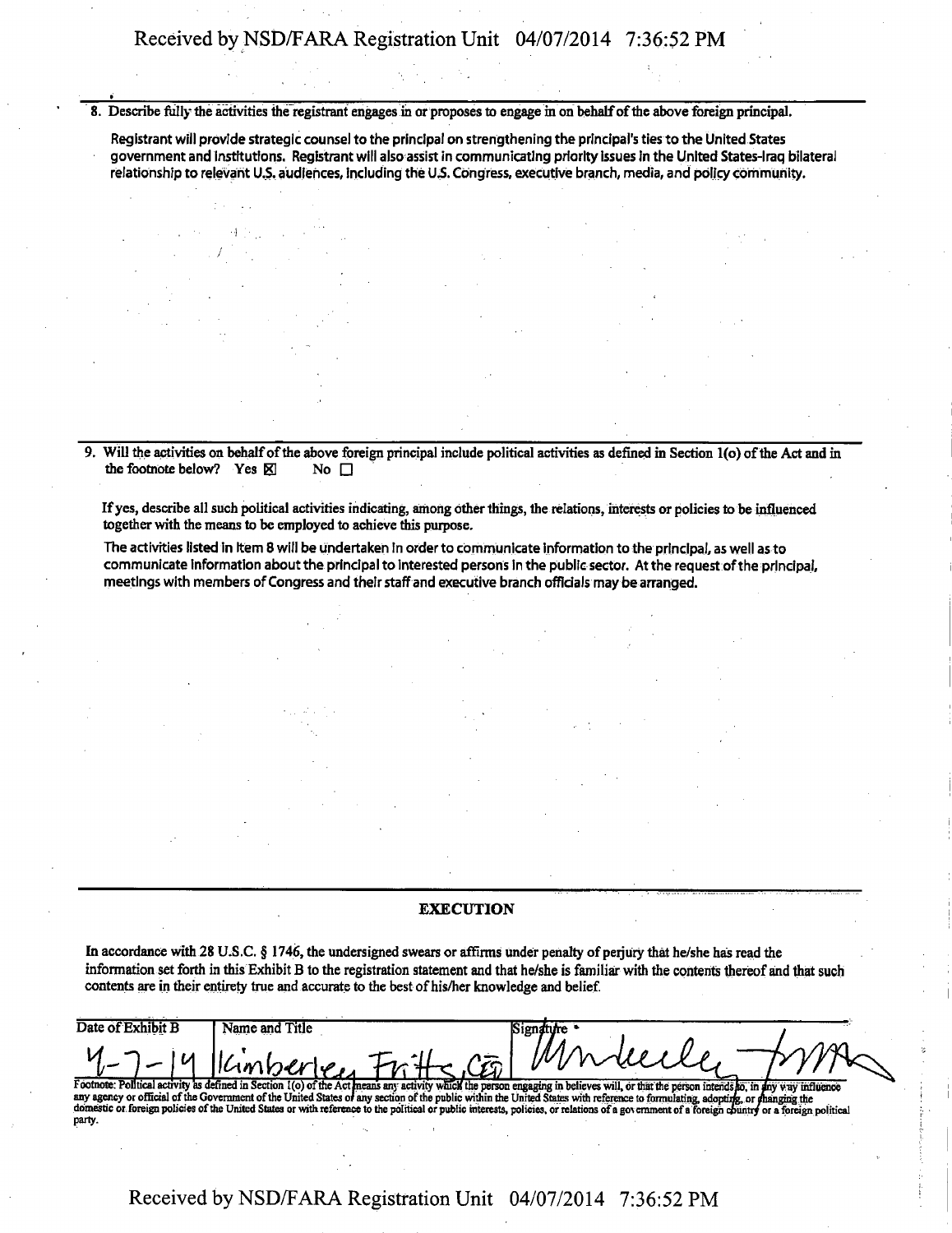## Contract

THIS CONTRACT is effective this January 1. 2014, by and between the Republic of Iraq ("Iraq"), and the Podesta Group ("the Provider"), having its principal office located at 1001 G Street. NW. Suite 1000 West. Washington, DC 20001 (collectively "the Parties").

THE PARTIES hereby agree as follows:

## **Objectives**

The objectives of this contract are to promote better understanding within the United States of the priorities and concerns of the Government of Iraq and to further the purposes of the Strategic Framework Agreement between the United States and Iraq. facilitate dialogue between Iraq and the U.S. Congress and executive branch, and make available to the Government of Iraq the services identified below.

# **Services**

The Provider shall work to achieve the objectives by drawing on a combination of policy and communications expertise. Drawing on this expertise, the Provider will perform services that aim to promote the interests of the Iraqi government, support Iraq's relations with U.S. legislative and executive bodies, and develop a strategic communications and public relations plan, as well as the services that will be agreed upon by the two Parties in writing.

The Provider shall provide Iraq with monthly written reports summarizing its efforts, including services provided and progress toward objectives.

#### *term*

The Provider shall perform the Services during the period commencing on January 1, 2014 and continuing through December 31, 2014, or any other period as may be subsequently agreed by the parties in writing.

#### Payment

Iraq shall pay the Provider an amount of nine hundred sixty thousand US dollars (US \$960,000) for services rendered, plus expenses. Quarterly installments of two hundred forty thousand US dollars' (US \$240,000) shall be paid by cheek in advance of each three-month period, including the beginning of the term of this Agreement. Should the Provider be required to travel, Iraq will reimburse Provider at cost for travel expenses, including but not limited to airline tickets, airport transfers, accommodations, and meals. Public relations expenses such as subscription services, events, digital and media monitoring, or advertising will be also be passed through at cost.

Expenses for each three-month period shall be invoiced and paid by check with the fees due for the following period. Total expenses billed during the period of this contract shall not exceed forty thousand US dollars (US \$40,000).

#### Iraq's representative

Iraq designates Ambassador Lukman Faily as its representative. The representative shall be responsible for the coordination of activities under this Contract

 $Page 1 of 2$